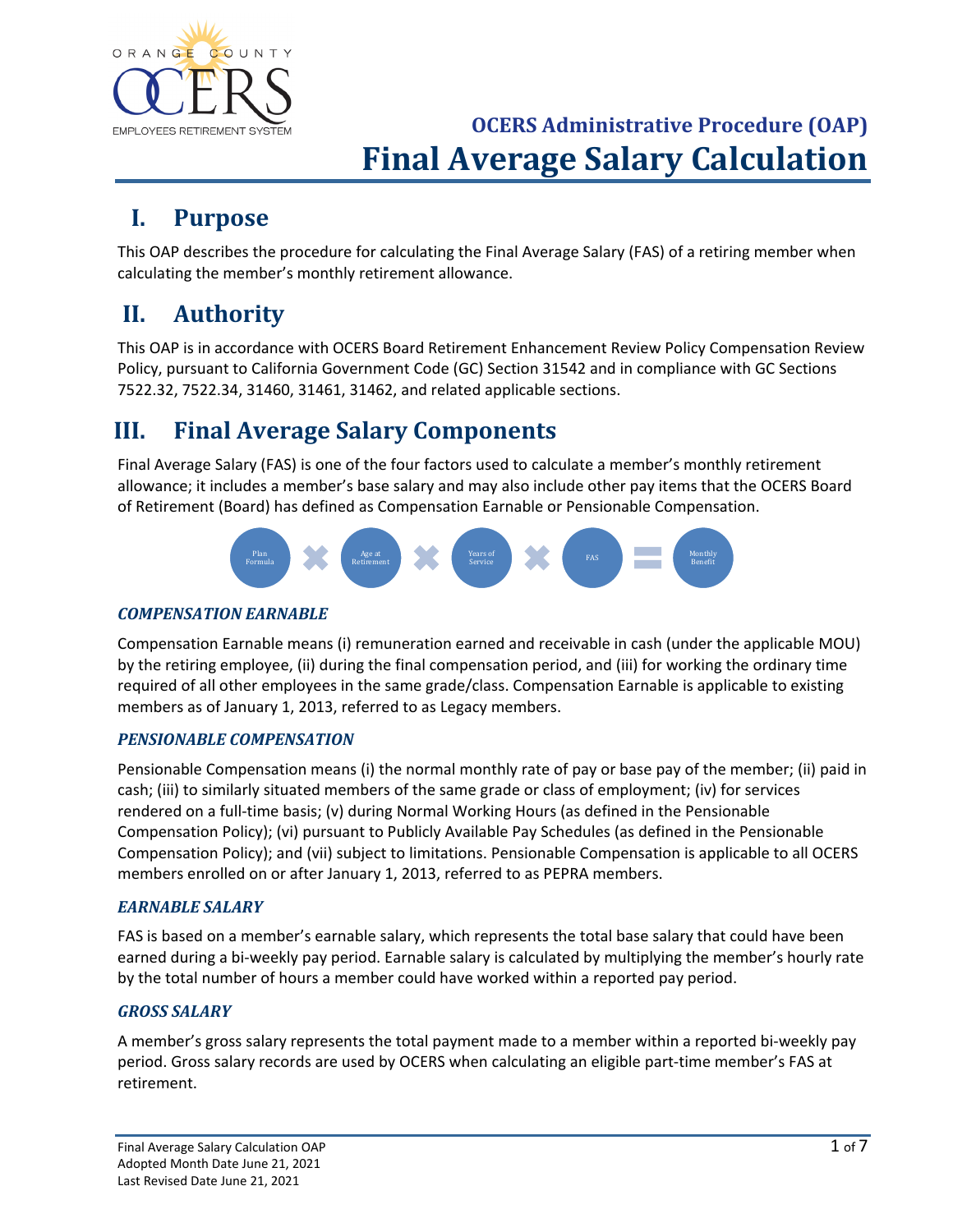

### **IV. Limitations**

This administrative procedure will be construed consistently with the requirements of the California Government Code Sections 31460, 31461, and 31462 (Compensation Earnable), 7522.32 and 7522.34 (Pensionable Compensation), 31542, the decisions of the California Supreme Court in *Ventura County Deputy Sheriffs' Assn. v. Alameda County Employees' Retirement Assn.* (2020) 9 Cal.5th 1032 and other interpretations issued thereunder.

## **V. Process**

The following describes the Final Average Salary calculation process.

### *1. Plan Verification*

The first step in calculating FAS is to identify the member's plan membership and benefit plan formula.

- **Legacy**
	- **Plan Members**
		- a. Active member of OCERS prior to January 1, 2013; or
		- b. An individual who was deferred member of OCERS prior to January 1, 2013, and who returns to the same employer; or
		- c. An individual who was a deferred member of a reciprocal retirement system with service under that system prior to January 1, 2013 who became an active member of OCERS within six months of deferring membership in the reciprocal system.
		- d. Deferred Legacy members (who do not return) as either PEPRA or Legacy (depending on what they were when they deferred)
		- **Plans**
			- Plan A B C, D, E, F, G, H, I, J, M, N, O, P, Q, R and S
- **PEPRA** 
	- **Plan Members** Member enrolled in OCERS on or after January 1, 2013
	- **Plans**
		- Plan T, U, V, and W

### *2. Measuring Period*

Then the measuring period – one-year or three-years (12 or 36 consecutive months)- is identified based on the member's plan and entry date. Members who entered OCERS prior to September 21, 1979 have a one-year measuring period; all others have a three-year measuring period.

- **One-year (12-months)**: Plan A, C, E, G, I, M, O and Q
- **Three-years (36-months)**: Plan B, D, F, H, J, N, P, R, S, T, U, V and W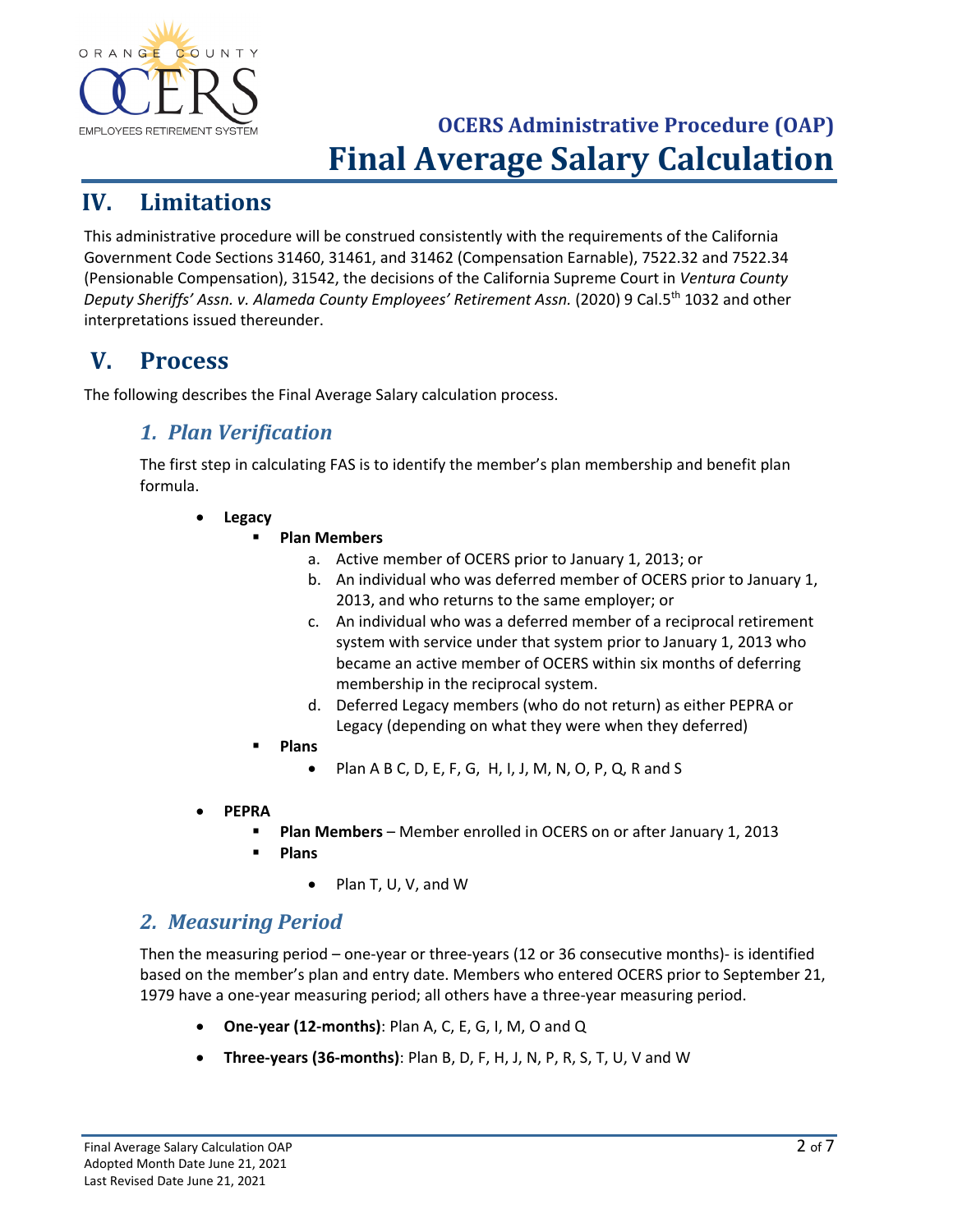

#### *3. Compensation Review*

- 1. Based on the selected retirement date, the highest average salary earned within a consecutive 12-month or 36-month period, whichever applies based on the member's plan and entry date, is identified.
- 2. OCERS staff then examines the member's earnable salary records for the highest 12 or 36 consecutive months provided by the employer to determine the member's base pay and whether there are any additional pay items that qualify for inclusion in Compensation Earnable or Pensionable Compensation.

#### *A) ITEMS INCLUDED IN COMPENSATION EARNABLE – LEGACY MEMBERS*

For Legacy members, OCERS will determine whether the member has any additional premium pay or cash out items that may be included in Compensation Earnable.

#### TYPES OF PAY ITEMS INCLUDED

The following pay items are included, in addition to a member's hourly base wages:

- Premium pay (e.g. shift differential, bilingual premium pay, etc.)
- Allowances (e.g. automobile, if paid in cash or used for personal use, uniform, or uniform maintenance, etc.)
- Overtime, including on-call/standby pay but only if it is: (i) required to be worked as part of the employee's Normal Work Hours (defined below); (ii) ordinarily worked during the period in question as part of the regular assignments of all other members in same grade/class as the employee; and (iii) not served voluntarily by the employee. "Ordinarily worked" does not included time served on a temporary or emergency basis.

#### TYPES OF CASH OUT ITEMS INCLUDED

Cash out items, often referring to Paid Time Off (PTO) hours, up to the maximum amount earned and cashable during a 12-month period, for each year of the measuring period:

- **Annual Leave/Vacation**  amount earned, not taken as time off and permitted to be cashed-out during the measuring period under the member's applicable MOU, regardless of when actually cashed out. (e.g. employees are typically able to cash out 40, 60, or 80 hours of vacation or annual leave in a 12-month period.)
- **Sick Leave**  time that (i) was earned; (ii) was not taken as time off; and (iii) was permitted to be cashed-out during the measuring period under the member's applicable MOU, regardless of when actually paid or cashed out.
- **Compensatory Time for Holidays**  for holidays worked or for holidays that fall on a member's regularly scheduled day off, (i) the amount earned; (ii) was not taken as time off; and (iii) was permitted to be cashed-out during the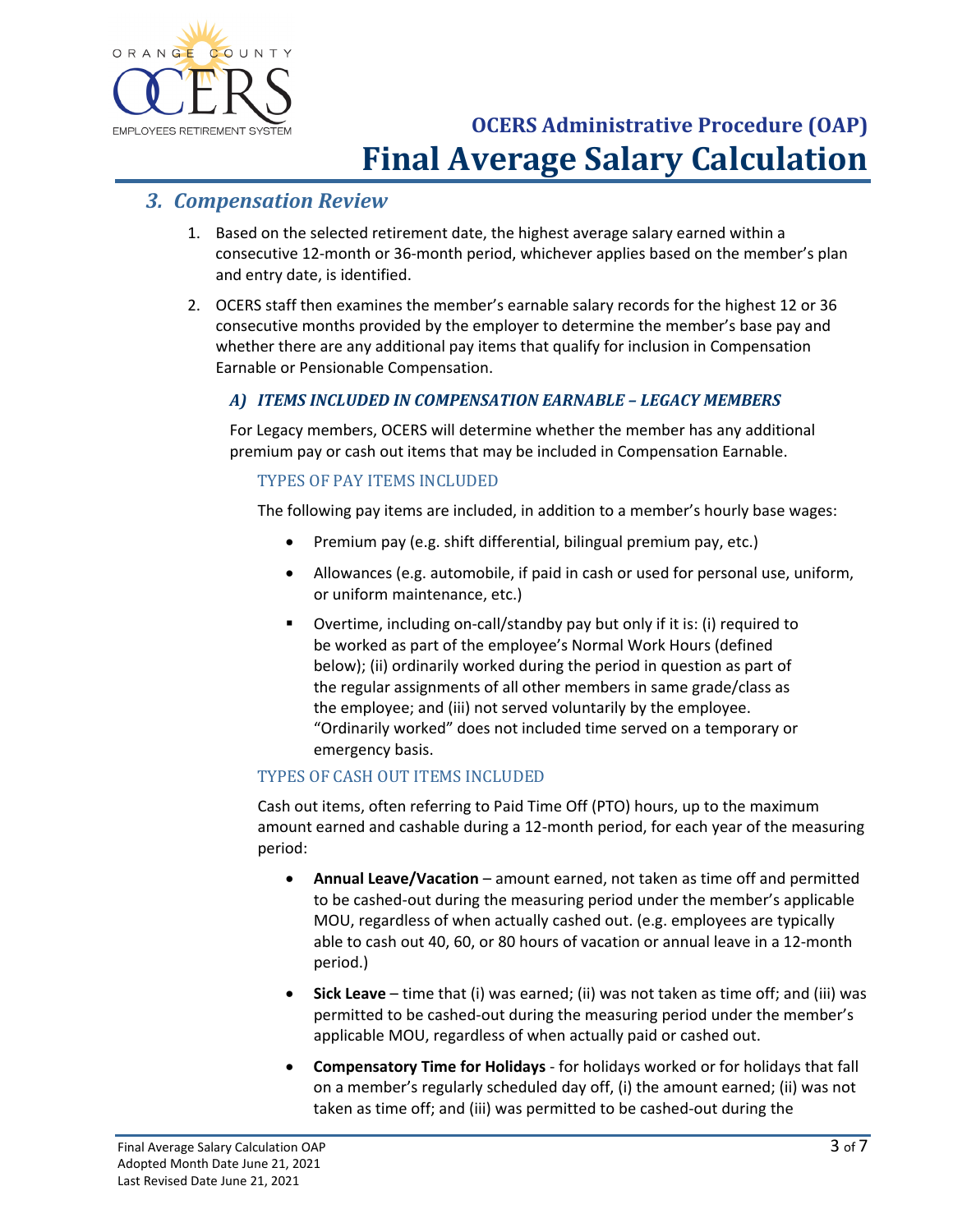

measuring period under the member's applicable MOU, regardless of when actually paid or cashed out.

For Legacy members, if members have a measuring period that spans multiple fiscal years, OCERS will only include in Compensation Earnable the amount earned and could have been cashed out during each 12-month period of the measuring period.

#### *B) ITEMS INCLUDED IN PENSIONABLE COMPENSATION – PEPRA MEMBERS*

For PEPRA members, OCERS will determine the normal monthly rate of pay and any pensionable items that meet the following criteria for Pensionable Compensation:

- Pay is the normal monthly rate of pay or base pay
- Pay is paid in cash
- Paid to similarly situated members of the same group or class of employment
- Pay is for services rendered on a full-time basis during Normal Working Hours (defined below)
- Pay is paid pursuant to publicly available schedules

#### PAY ITEMS INCLUDED

• Base Salary and Wages (which includes employee contributions to deferred compensation plans), and including additional compensation for scheduled meal periods, plus skill-based or shift-based premium pay categories as defined in the Pensionable Compensation Policy.

NORMAL WORKING HOURS ARE HOURS THAT (I) ARE REQUIRED TO BE WORKED AS PART OF THE EMPLOYEE'S REGULAR DUTIES; (II) ARE ORDINARILY WORKED DURING THE PERIOD IN QUESTION BY ALL OTHER MEMBERS IN THE SAME GRADE/CLASS/RATE OF PAY AS THE EMPLOYEE; AND (III) ARE NOT AND CANNOT BE VOLUNTARILY WORKED BY THE EMPLOYEE. "ORDINARILY WORKED" DOES NOT INCLUDE TIME SERVED ON A TEMPORARY OR EMERGENCY BASIS.

#### *C) ITEMS EXCLUDED FROM COMPENSATION EARNABLE AND PENSIONABLE COMPENSATION*

In accordance with Resolution 98-001 and GC Section 7522.34, the following are excluded from Compensation Earnable for Legacy members and Pensionable Compensation for PEPRA members including, but not limited to the following items, and others substantially similar to them.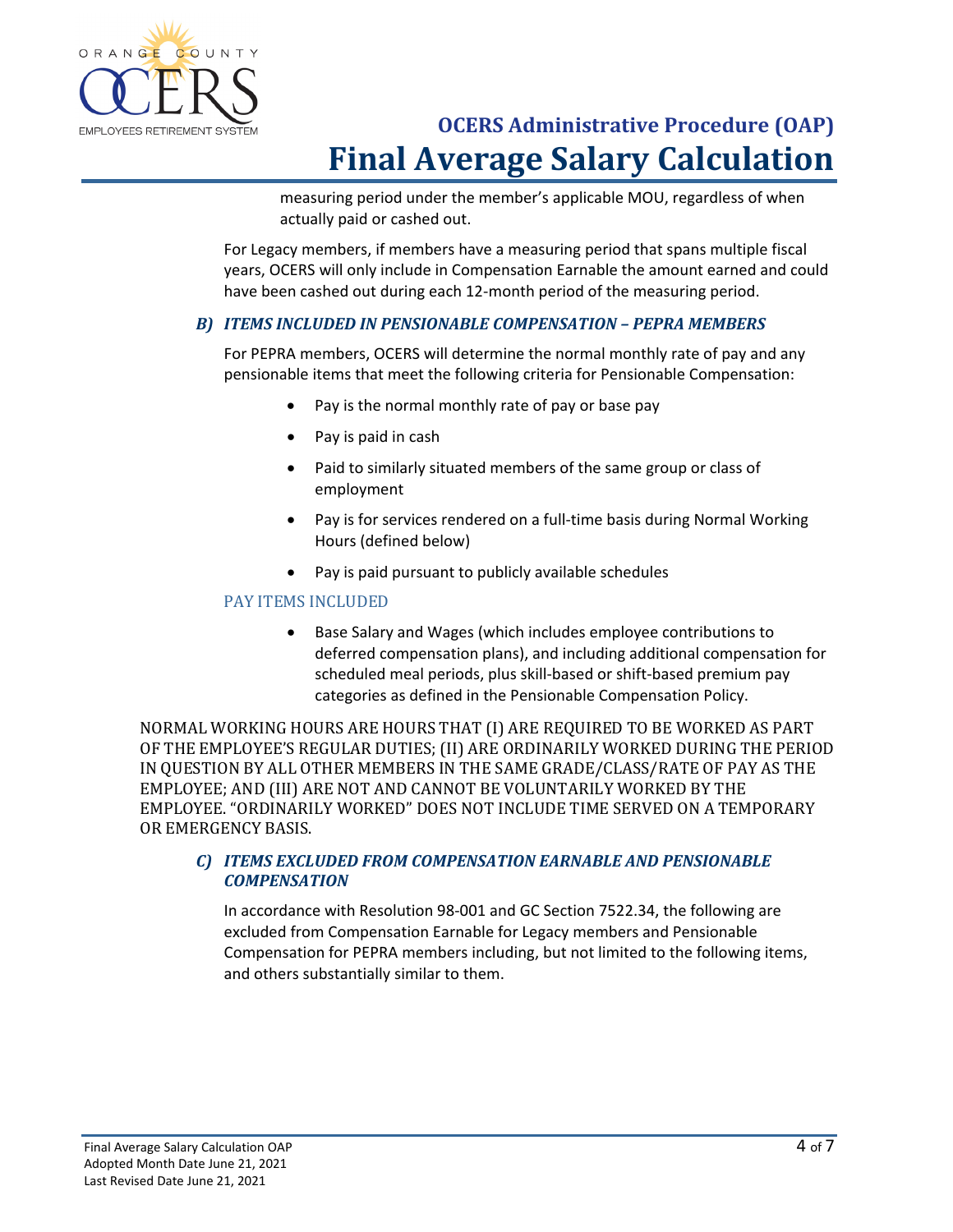

| Items Excluded from Compensation Earnable and Pensionable Compensation                                                                                                                                                                                                                                                     |                                                                                                                                                                                                                                                                                |
|----------------------------------------------------------------------------------------------------------------------------------------------------------------------------------------------------------------------------------------------------------------------------------------------------------------------------|--------------------------------------------------------------------------------------------------------------------------------------------------------------------------------------------------------------------------------------------------------------------------------|
| <b>Compensation Earnable</b><br><b>Legacy Members</b>                                                                                                                                                                                                                                                                      | <b>Pensionable Compensation</b><br><b>PEPRA Members</b>                                                                                                                                                                                                                        |
|                                                                                                                                                                                                                                                                                                                            | Any compensation determined by the Board to have been paid to increase a member's<br>retirement benefit or is inconsistent with the requirements of OCERS Board Policies<br>Compensation Earnable and Pensionable Compensation.                                                |
| True overtime (not qualifying in 3. 2. A),<br>above)                                                                                                                                                                                                                                                                       | Overtime other than as defined in Section<br>207(k) of Title 29 of the United States Code                                                                                                                                                                                      |
| Payments for additional services rendered outside of Normal Working Hours, whether paid in a<br>lump sum or otherwise.                                                                                                                                                                                                     |                                                                                                                                                                                                                                                                                |
| Payoffs or cash outs of vacation and sick leave<br>and holiday pay, to the extent neither earned<br>nor permitted to be cashed-out under the<br>applicable MOU, regardless of when actually<br>paid or cashed out                                                                                                          | Payments for unused vacation, annual, leave,<br>personal leave, sick leave or compensatory<br>time off, however denominated, whether paid<br>in lump sum or otherwise, regardless of when<br>reported or paid.                                                                 |
| Flexible benefits ("Cafeteria Plan") provided in kind and Flexible Benefits paid in cash                                                                                                                                                                                                                                   |                                                                                                                                                                                                                                                                                |
| Expense reimbursements and in-kind advantages (e.g. food, lodging, board, laundry, fuel)                                                                                                                                                                                                                                   |                                                                                                                                                                                                                                                                                |
| Fees, licences, memberships provide to member by employer                                                                                                                                                                                                                                                                  |                                                                                                                                                                                                                                                                                |
| Automobile allowance, if the automobile is<br>provided for personal use and the allowance is<br>not paid in cash, whether or not declared as<br>income, for members whose Final<br>Compensation Periods (as defined in Section<br>9(a) of the Compensation Earnable Policy) do<br>not include time before January 1, 2001. | Automobile, uniform, or other allowances                                                                                                                                                                                                                                       |
| Terminal "Final" pay, to the extent not<br>included in Cash Out items                                                                                                                                                                                                                                                      | Severance or other termination pay that is<br>received while employed                                                                                                                                                                                                          |
|                                                                                                                                                                                                                                                                                                                            | Compensation that had previously been<br>provided in kind to the member by the<br>employer or paid directly by the employer to a<br>third party other than the retirement system<br>for the benefit of the member, and which was<br>converted to and received by the member in |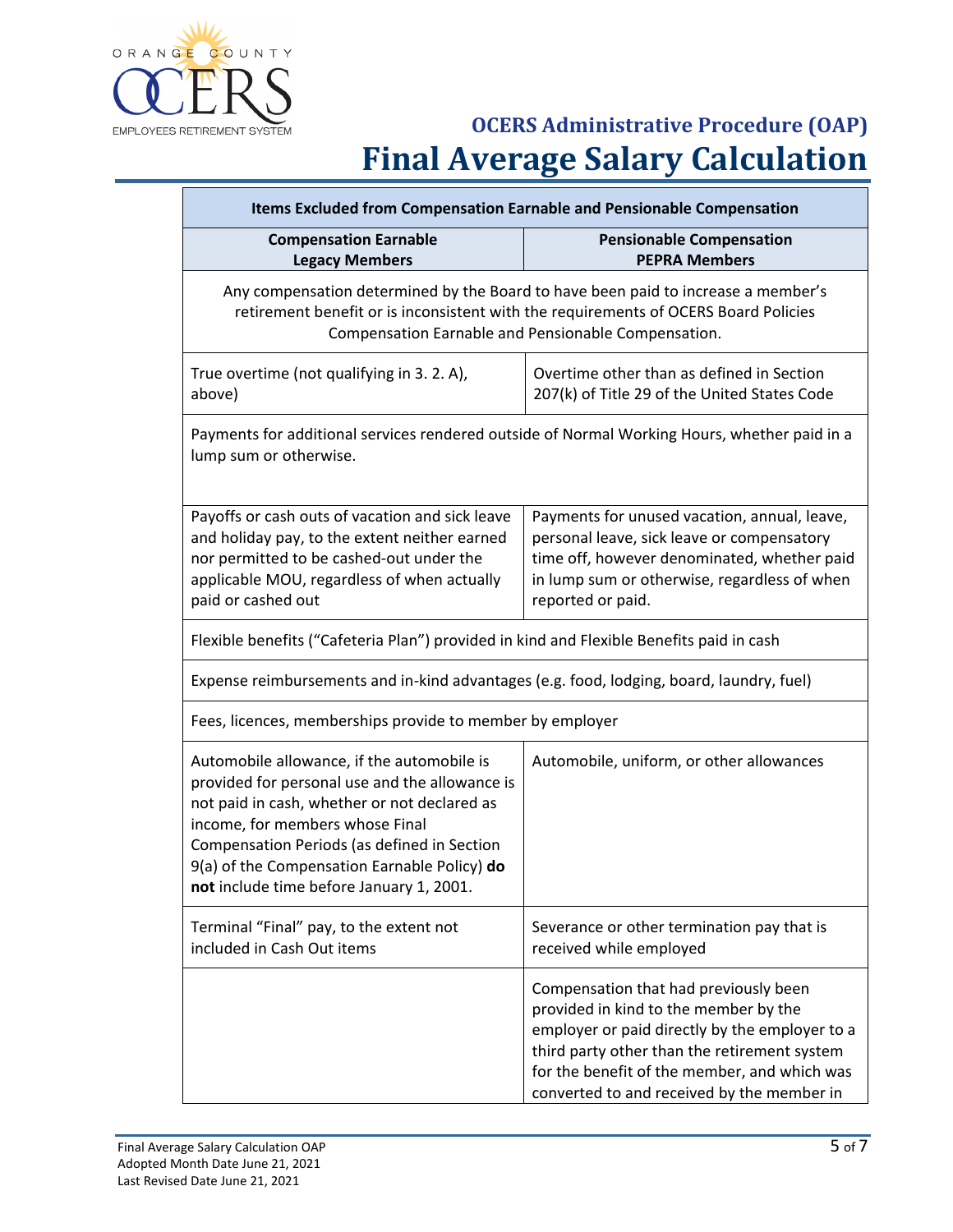

| Items Excluded from Compensation Earnable and Pensionable Compensation |                                                                   |
|------------------------------------------------------------------------|-------------------------------------------------------------------|
| <b>Compensation Earnable</b><br><b>Legacy Members</b>                  | <b>Pensionable Compensation</b><br><b>PEPRA Members</b>           |
|                                                                        | the form of a cash payment in the final<br>average salary period. |
|                                                                        | Any ad hoc or one-time pay of any sort                            |

- 3. OCERS staff reviews each pay period that contains a pay item to determine whether the pay item is included in the approved list of pay items and is reported as pensionable. Staff then confirms that the member is eligible to receive the pay item by verifying the member's job classification, bargaining unit and MOU that was applicable during the measuring period. Staff also validates that the pay item was reported and paid correctly according to the applicable MOU.
	- 4. For Legacy members, to determine whether a cash out item should be included in Compensation Earnable, OCERS reviews all payroll records from the employer and any relevant documents the member may have. Then, using the MOU that was applicable during the measuring period, OCERS confirms that the item was earned, not taken as time off and cashable during a 12-month period for each year of the measuring period. Members cannot receive credit for time that was used for time off.

If payment for compensatory time for holidays has not been reported as a cash out item by the employer, the member may be required to provide supporting documentation, including pay stubs and timesheets to show that the holiday hours accrued were not used as time off and that the member either received payment for the holiday hours, or could have received payment for those hours within 12-months of the measuring period.

No cash out items are included in Pensionable Compensation for PEPRA members.

- 5. OCERS will research any item of compensation that may look inconsistent or appear to have been paid to spike a member's retirement benefit.
- 6. OCERS may request additional documentation from the employer or member to verify what has been provided and reported.
- 7. If OCERS staff determines that one or more items of compensation were paid to inappropriately enhance a member's retirement benefit, OCERS staff will send written notification to the member and the employer of its determination.
- 8. OCERS may conduct written or oral follow-up communication with the member and/or employer as appropriate in the exercise of reasonable diligence. Staff will document any such communications and when concluded, will issue a final notice of determination.
- 9. Once all pay items and applicable cash out items have been validated, staff adds each pay item and/or applicable cash out item to the base salary to compute the total Compensation Earnable or Pensionable Compensation.